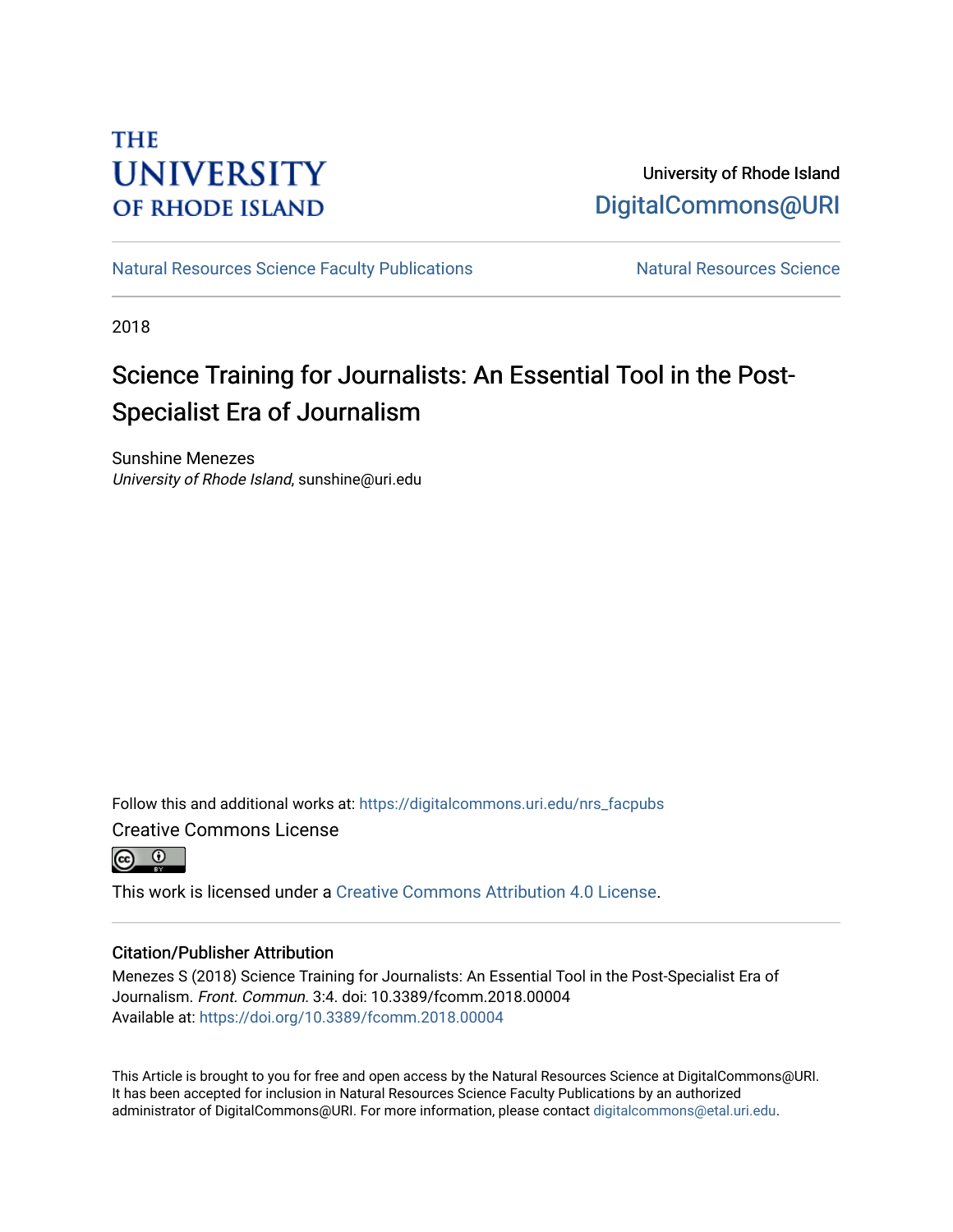



# [Science Training for Journalists: An](https://www.frontiersin.org/Journal/10.3389/fcomm.2018.00004/full)  [Essential Tool in the Post-Specialist](https://www.frontiersin.org/Journal/10.3389/fcomm.2018.00004/full)  [Era of Journalism](https://www.frontiersin.org/Journal/10.3389/fcomm.2018.00004/full)

#### *[Sunshine Menezes](http://loop.frontiersin.org/people/459279)\**

*Metcalf Institute for Marine & Environmental Reporting, Natural Resources Science, University of Rhode Island, Kingston, RI, United States*

A majority of US adults are concerned about a rise in misinformation regarding current issues and events. The spread of inaccurate information via social media and other sources has coincided with a massive transition in the news industry. Smaller newsrooms now have fewer journalists, and their responsibilities have shifted toward producing more stories, more quickly, while contributing to their outlets' blogs and social media feeds. Lean newsroom budgets also eliminated in-house professional development for journalists, making external training programs an essential vehicle for reporters and editors to gain new content knowledge, sources, and skills in a constantly evolving news landscape. The loss of specialized beat reporters in many newsrooms since the mid-2000s has made training especially critical for journalists covering complex, science-based topics such as climate change and public health. In the USA, relatively few organizations offer science training opportunities for journalists, but the need and demand for these programs are growing as newsrooms increasingly rely on generalist reporters to cover a wide range of scientific topics. This perspective summarizes the challenges that non-specialist reporters face in covering science-based stories and describes a successful training model for improving science and environmental news coverage to yield reporting that is not only accurate but also offers the nuance and context that characterizes meaningful journalism.

## **OPEN ACCESS**

## *Edited by:*

*Bridie McGreavy, University of Maine, United States*

#### *Reviewed by:*

*Ana K. Houseal, University of Wyoming, United States Shawn Kyle Davis, Slippery Rock University of Pennsylvania, United States*

#### *\*Correspondence:*

*Sunshine Menezes [sunshine@uri.edu](mailto:sunshine@uri.edu)*

#### *Specialty section:*

*This article was submitted to Science and Environmental Communication, a section of the journal Frontiers in Communication*

> *Received: 11 November 2017 Accepted: 12 January 2018 Published: 30 January 2018*

#### *Citation:*

*Menezes S (2018) Science Training for Journalists: An Essential Tool in the Post-Specialist Era of Journalism. Front. Commun. 3:4. doi: [10.3389/fcomm.2018.00004](https://doi.org/10.3389/fcomm.2018.00004)* Keywords: journalism, training, professional development, science journalism, environmental journalism, science communication, environmental communication

Americans have been bombarded with claims of "fake news" since November 2016, when Donald Trump began to reference the term following the US presidential election. The term had previously been used to refer to satirical television comedies such as "The Daily Show" and "The Colbert Report" that used a faux-journalistic format ([Borden and Tew, 2007\)](#page-4-0). As of late 2016, however, "fake news" became part of the cultural zeitgeist in the USA, inspiring responses ranging from comedians' punch lines to rumor-based vigilantism [\(Fisher et al., 2016](#page-4-1)).

The purposeful spread of inaccurate information is nothing new, but a wide range of people have become concerned about fake news. In a December 2016 poll by the [Pew Research Center \(2016c\),](#page-5-0) 64% of US adults reported feeling that "fabricated news stories cause a great deal of confusion about the basic facts of current issues and events." In this same survey, 84% of respondents reported feeling somewhat to very confident in their ability to detect fake news.

Their confidence seems at odds with the continuous spread of misinformation [\(Chan et al.,](#page-4-2)  [2017](#page-4-2)). This has become a more pernicious problem in the era of social media, when anonymity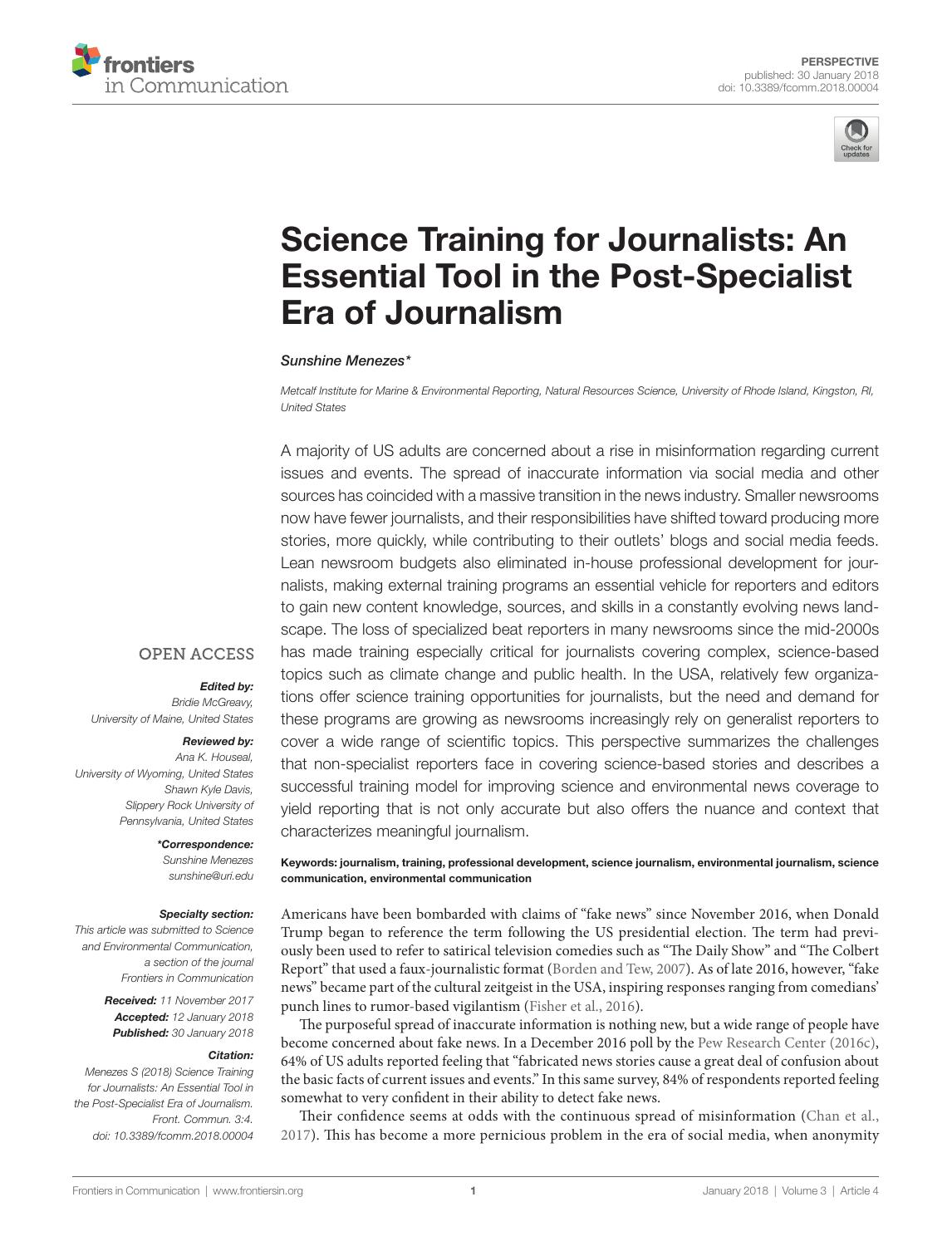and a much-accelerated version of the old-fashioned rumor mill ([Zubiaga et al., 2016](#page-5-1)) allow misinformation to be spread easily, quickly, and without fear of repercussion. The freedom to spread false information on social media is exacerbated by broader communication challenges related to cognitive bias, motivated reasoning, and increasingly deep identity divides along socio-economic, political, and/or cultural lines ([Kahan,](#page-5-2) [2015](#page-5-2); [Flynn et al., 2017](#page-4-3)). Selective exposure to specific information sources may be another culprit ([Boxell et al., 2017;](#page-4-4) [Schmidt](#page-5-3) [et al., 2017](#page-5-3)). As a result, people experience a daily flood of information that may or may not be accurate. Often, individuals are left to determine the legitimacy of this information on their own, through the disparate lenses of their own biases.

Against this backdrop, public discourse about environmental issues, especially climate change, has become a political minefield ([Painter, 2013](#page-5-4); [Kahan, 2015\)](#page-5-2) in which science is often perceived as just another opinion, rather than a foundation for discussion about policy options and practical solutions.

## CHALLENGES FOR JOURNALISTS COVERING ENVIRONMENTAL TOPICS

How can we address this misinformation dilemma? What are the mechanisms for increasing access to accurate, objective information and facilitating informed public discourse on critical environmental issues?

There is no single answer to these questions, but one important piece of the solution is to ensure that news coverage is not only accurate but also clear and properly contextualized. News coverage remains influential in setting public agendas regarding what news consumers talk about and how policy makers respond, especially with regard to environmental issues [\(Dunwoody](#page-4-5) [and Peters, 1993](#page-4-5); [Boykoff and Yulsman, 2013;](#page-4-6) [Hansen, 2015\)](#page-5-5). Unfortunately, the journalism industry has suffered significant losses since the mid-2000s ([Friedman, 2015](#page-5-6); [Pew Research](#page-5-7) [Center, 2016a](#page-5-7)), resulting in newsrooms whose reporting staff bring a much reduced breadth of expertise [\(Pew Research Center,](#page-5-8) [2013\)](#page-5-8). The expectations of journalism in the era of social media pose another challenge to producing nuanced reporting. In many newsrooms, smaller reporting staffs' expanded reporting duties are compounded by the requirements for crafting multiple blog and/or social media posts each day ([Friedman, 2015\)](#page-5-6).

The challenge of providing news coverage that is simultaneously accurate, contextualized, and compelling is especially salient with regard to environmental stories. Massive newsroom layoffs affected mainstream news outlets' science and environment coverage significantly, eliminating many of these specialty beats ([Bagley, 2013\)](#page-4-7) and/or shifting these stories to less experienced reporters who function as generalists, rather than specialists [\(Crow](#page-4-8) [and Stevens, 2012;](#page-4-8) [Boykoff and Yulsman, 2013\)](#page-4-6). Environmental coverage is complicated by its necessary mixture of science, policy, and personal opinion. Reporters must navigate scientific research, sorting out areas of consensus and debate, and weigh scientific perspectives along with those of affected communities and political agendas. As news outlets have moved toward distributing, or "mainstreaming," environmental stories across

the newsroom [\(Friedman, 2015](#page-5-6)), and assigning these stories to non-specialists, the quality of scientific content has suffered for a number of reasons.

First, very few US journalists bring a science background to their work. [Sachsman et al. \(2008\)](#page-5-9) reported that 3% of US journalists had an undergraduate major in science. This is not a hindrance for all types of news coverage, but it is unrealistic to expect a reporter whose last formal experience with science may have come from high school or a single college course to identify the nuances in a scientific debate or recognize the larger environmental context that might be relevant to a particular story. Furthermore, a limited facility and confidence with probabilities and statistics among many journalists makes it difficult or impossible for them to critically analyze scientific claims and the risks of action or inaction [\(Painter, 2015\)](#page-5-10). In two surveys of journalism school administrators spanning 1997–2008, only 25% thought their students received sufficient statistical instruction, leading the study authors to describe training in statistical reasoning as the "castor oil of journalism pedagogy" [\(Dunwoody and Griffin,](#page-4-9)  [2013](#page-4-9)). Without these educational foundations, it is much easier to produce stories focusing on political debate or drama related to environmental issues ([Boykoff and Yulsman, 2013](#page-4-6)), or to simply report two opposing viewpoints, than it is to produce illuminating reporting that accurately translates areas of scientific consensus and debate. [Nisbet and Fahy \(2015\)](#page-5-11) described this as a process leading to journalism "dominated by voices representing the tail ends of opinion."

Second, environmental stories are inherently complex and, therefore, time intensive. Depending on the audience, a single story about the effects of sea level rise on a coastal community in Rhode Island, for example, could be informed by researchers studying rates of glacial melting in the Arctic, loss of coastal wetlands in southern New England, coastal engineering, and economic effects on tourism-reliant businesses, in addition to community members and government officials. While this diverse blend of sources could lead to an informative and wellcontextualized story, it would also require more time for reporting and an ability to weave the science and engineering background in with the political and personal perspectives. It is not surprising that a reporter without a science background, in a newsroom that expects multiple stories to be filed each day, might default to a one- or two-source story lacking broader context and insights [\(Gibson et al., 2016\)](#page-5-12).

Third, scientists' ineffective communication styles impede clear summaries of their work. Academics' use of jargon, as well as their reticence to comment on the broader significance of their research (or even speak with a reporter), can make it difficult or impossible to use their quotes or insights within a news story. It is easy for a journalist who lacks a familiarity with the process and culture of science to be swayed by the clear and compelling, but not necessarily accurate, arguments of a politician, activist group, or a vocal community member.

This is certainly not a complete list: framing, editorial disinterest, media ownership, and many other issues could be added to the list of complicating factors for environmental reporting [\(Boykoff and Yulsman, 2013;](#page-4-6) [Anderson, 2015](#page-4-10)). As a result of the specific challenges identified here, however, journalists who are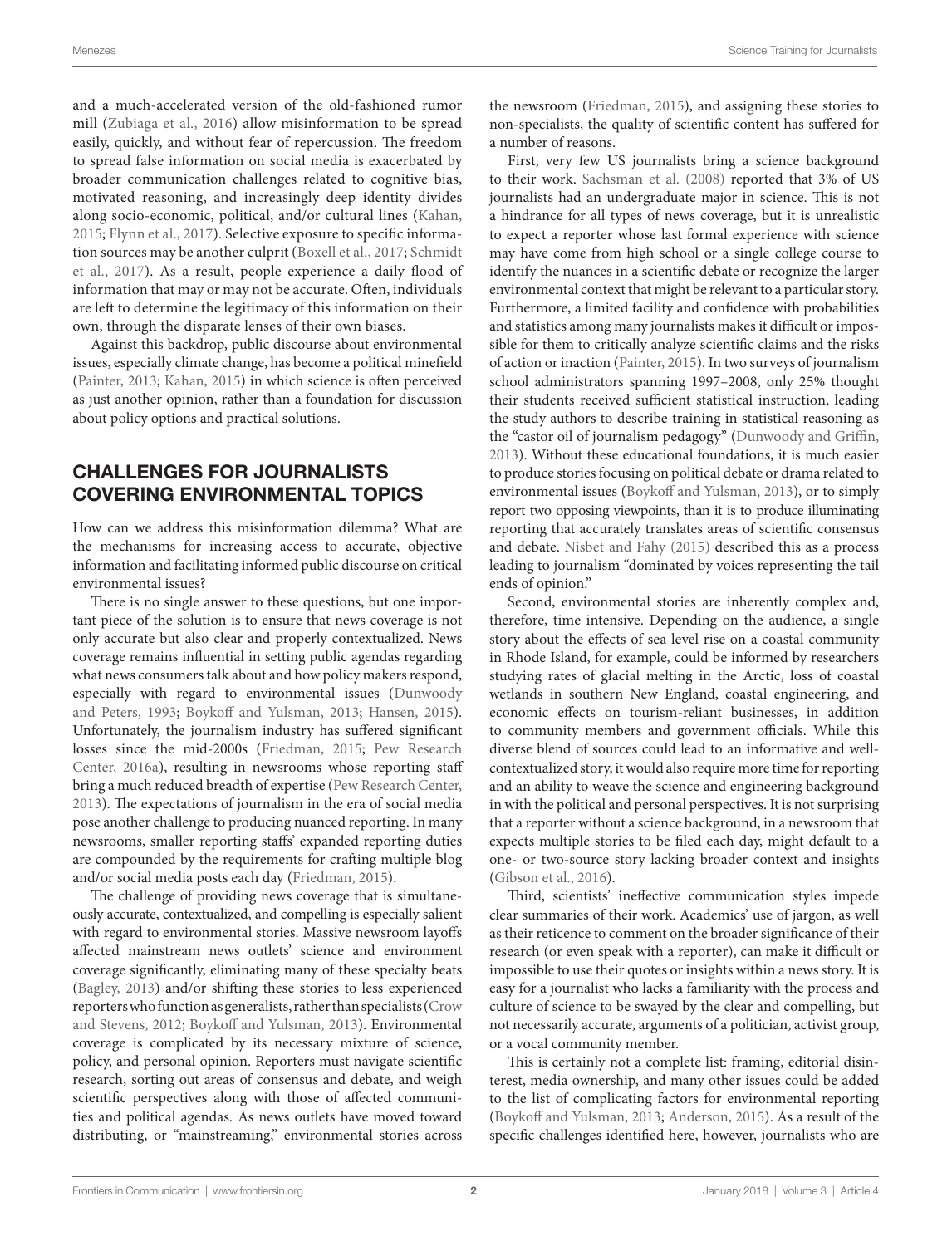new to covering science-based stories, or who do so only on occasion, are at a distinct disadvantage, for which news consumers pay the price.

## SCIENCE TRAINING FOR JOURNALISTS

Training journalists to become more discerning translators of scientific information is one mechanism for addressing these challenges. This type of professional development can build journalists' understanding of scientific methods and uncertainty and help them place environmental stories within a broader scientific context, giving news audiences a much richer suite of information from which to form their opinions.

The University of Rhode Island's Metcalf Institute for Marine & Environmental Reporting has conducted 54 science trainings for journalists since 1999. Over this time, Metcalf training has evolved to accommodate the needs, interests, and time constraints of professional journalists. The Institute currently offers a range of programs that allow more comprehensive learning over the course of a week, intensive 1–2 days science seminars that explore the science underlying specific environmental topics, conference-based programs that provide brief introductions to issues, and webinars that expose participants to individual speakers with expertise in environmental science, policy, and/or communication.

Metcalf Institute's Annual Science Immersion Workshop for Journalists provides a rare deep-dive into the process of conducting scientific research. The Annual Workshop Fellowship introduces journalists to the science of global change with a focus on coastal ecosystems. The hands-on experiences in the lab, field, and classroom give Annual Workshop Fellows a greater familiarity with environmental science and access to a wide range of sources and scientific resources. The most important objectives are more fundamental, however. The Workshop facilitates off-deadline conversations between scientists and journalists that explore the slow, iterative process of research; explain how researchers work to minimize and manage scientific uncertainty; and build mutual understanding about the cultures and norms of both science and journalism. These interactions between journalists and scientists and also among the journalist Fellows change participants' approaches toward reporting on science-based topics [\(Smith et al., 2017](#page-5-13)), while helping participating scientists hone their own communication skills.

The demand for this type of training is significant. Metcalf Institute typically receives more than 100 applications for the 10 available Annual Workshop fellowship spots. A growing number of applicants are based outside of the USA, often in developing nations where journalism training is scarce and training related to environmental reporting is even harder to come by. Many of these applicants live in places where environmental issues are an essential underpinning of socio-political concerns, yet the environment receives minimal or no coverage.

Interest in the shorter science seminars for journalists is also intense, attracting applicants from across the USA, from large and small news outlets and from all media types. In short, there is a substantial demand for journalist training on environmental issues that, in spite of the best efforts of Metcalf Institute and a small band of other programs with similar goals, is not being met.

These professional development opportunities for journalists are essential in a constantly evolving news landscape. Newsrooms no longer provide the training or in-house resources that once supported the development of novice reporters and advanced the capacity of more experienced reporters. Meanwhile, environmental challenges—and their solutions—are growing apace, driving a largely unmet demand for environmental news coverage ([Miller](#page-5-14)  [and Pollak, 2012\)](#page-5-14).

Yet, funding for this type of training has become ever more challenging. While many organizations and individuals lament the superficial or insufficient news coverage of environmental issues, relatively few funders have stepped forward to provide substantive or consistent support for journalist training in this arena. In addition, there has been an expectation in recent years from some foundation funders that journalist training programs must result in a specified number of news stories by participants. This runs counter to the approach taken by Metcalf Institute and most of its sister organizations. These training programs always yield stories, but the Institute does not simply seek an output of "x stories per participant" after a training. Rather, Metcalf 's goal is to change participants' approaches toward covering science-based stories for the rest of their careers.

Analyses of Metcalf training based on pre- and post-training self-efficacy surveys, content analysis, and interviews indicate that this more ambitious and long-term approach is effective. A study of Annual Science Immersion Workshop alumni showed positive changes in efficacy related to their confidence in covering scientific issues, understanding of how scientists conduct research, and ability to discern the credibility of scientific sources [\(Smith et al.,](#page-5-13)  [2017](#page-5-13)). This study also found a domino effect of Metcalf training, with 90% of survey respondents reporting that they had shared information from their training experience with colleagues. Finally, pre- and post-training analyses of participants' reporting showed changes in their framing of environmental topics, with post-training stories offering a broader scientific context and more frequent references to scientific uncertainty.

Clearly, science training for journalists can address some of the barriers journalists face when covering environmental topics. This training has become far more essential as environmental coverage has shifted away from specialist reporters, especially in non-elite newsrooms that serve smaller local and regional audiences.

## LEARNING FROM EXPERIENCE

For many years, the Annual Science Immersion Workshop for Journalists was designed to give participants a better understanding of scientific principles through personal experience: guiding them through an accelerated tour of "a day in the life of a coastal scientist," from hypothesis generation to data collection and data analysis. This approach changed journalists' perspectives, helping them to understand the deliberation and iteration that characterize scientific research. Interviews conducted by [Smith](#page-5-13)  [et al. \(2017\),](#page-5-13) however, revealed that some participants were more interested in the big picture than in the details of data collection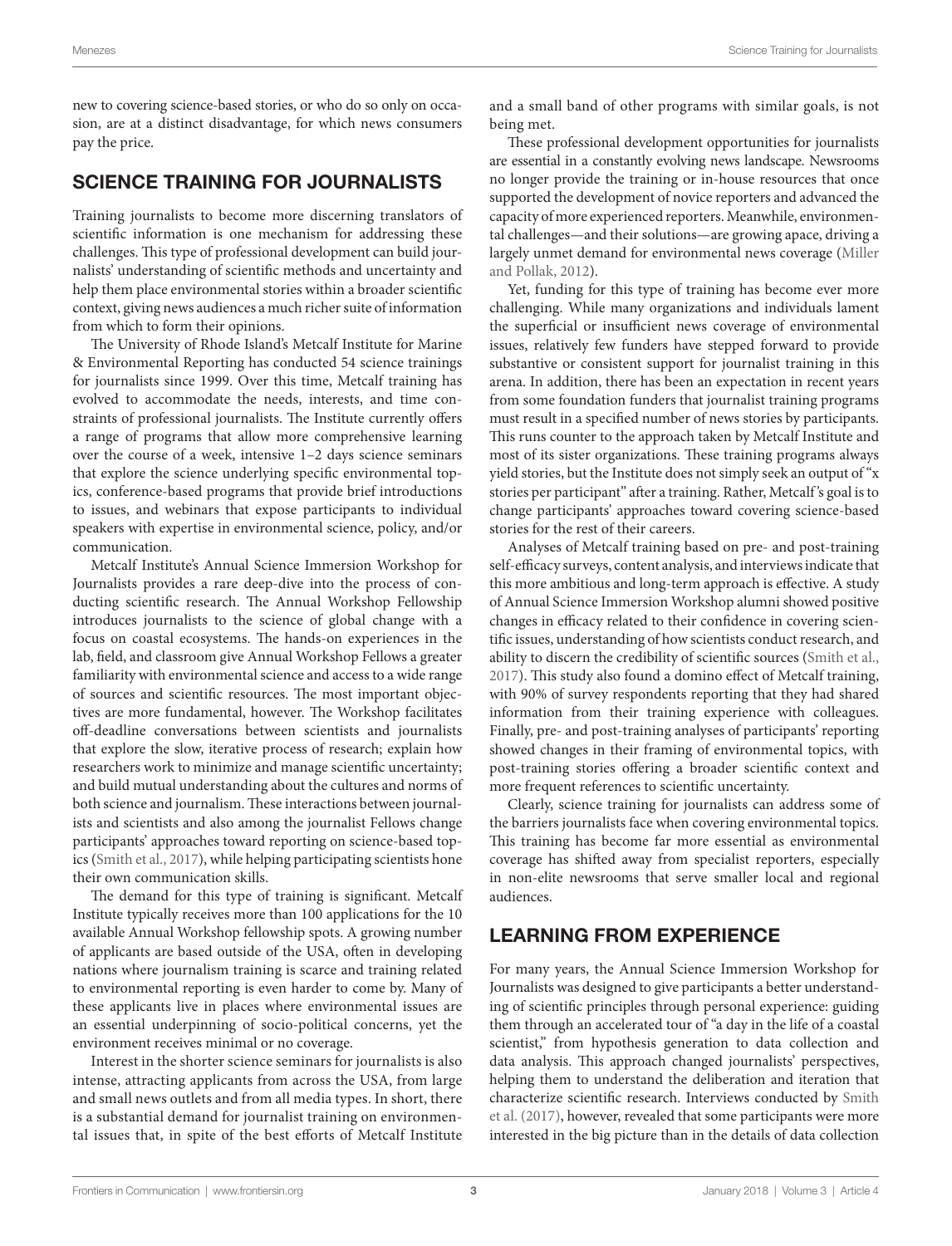or analysis. Specifically, interviewees noted the benefits of gaining a better sense of the "humanity" of scientists through their interactions at the Workshop and learning from scientists how to critically evaluate scientific publications.

Metcalf Institute adapted the Annual Workshop in response to the Smith et al. study. The program still offers an intense dive into global change science with a focus on coastal zones, but the activities are designed to offer more applied experiences that prepare trainees to approach any scientific topic with greater discernment and confidence.

In practice, this programmatic shift translates to a more explicit and iterative examination of topics that many reporters struggle to convey, e.g., scientific uncertainty, probabilities and statistics, and data visualization. The Workshop also features more interactive co-learning opportunities, such as role-play exercises and "shop talk" sessions that allow journalists and scientists to discuss how the Fellows might apply their new knowledge and skills to specific challenges they face in their reporting. While science still takes center stage in the program, it is supported by activities and interactions that encourage participants to question their approaches toward covering these topics. Critically, the experience also builds journalists' confidence in asking questions about scientists' research motivations and conclusions—information that can enrich participants' reporting on a range of topics.

## TRAINING AS A TOOL FOR OPTIMIZING THE POST-SPECIALIST ERA

Some have called for a turn toward "knowledge-based journalism," which would apply specialized expertise in relevant natural and social science to improve reporting related to both the content and process of public affairs issues such as the environment ([Patterson, 2013](#page-5-15); [Donsbach, 2014](#page-4-11); [Nisbet and Fahy, 2015\)](#page-5-11). This ideal and especially the approaches identified by [Nisbet and](#page-5-11) [Fahy \(2015\)](#page-5-11) for achieving it are worth striving for and cultivating. Yet, there are far more non-specializing journalists covering environmental stories today than there are specialists and the news industry needs ways to improve the coverage produced by

## **REFERENCES**

- <span id="page-4-10"></span>Anderson, A. (2015). "News organization(s) and the production of environmental news," in *The Routledge Handbook of Environment and Communication*, eds A. Hansen and R. Cox (New York, NY: Routledge), 175–183.
- <span id="page-4-7"></span>Bagley, K. (2013). About a Dozen Environment Reporters Left at Top 5 U.S. Papers. *InsideClimate News*. New York, NY. Available at: [https://insideclimatenews.](https://insideclimatenews.org/news/20130114/new-york-times-dismantles-environmental-desk-climate-change-global-warming-journalism-newspapers-hurricane-sandy) [org/news/20130114/new-york-times-dismantles-environmental-desk](https://insideclimatenews.org/news/20130114/new-york-times-dismantles-environmental-desk-climate-change-global-warming-journalism-newspapers-hurricane-sandy)[climate-change-global-warming-journalism-newspapers-hurricane](https://insideclimatenews.org/news/20130114/new-york-times-dismantles-environmental-desk-climate-change-global-warming-journalism-newspapers-hurricane-sandy)[sandy](https://insideclimatenews.org/news/20130114/new-york-times-dismantles-environmental-desk-climate-change-global-warming-journalism-newspapers-hurricane-sandy)
- <span id="page-4-0"></span>Borden, S., and Tew, C. (2007). The role of journalist and the performance of journalism: ethical lessons from "fake" news (seriously). *J. Mass Media Ethics* 22, 300–314. doi[:10.1080/08900520701583586](https://doi.org/10.1080/08900520701583586)
- <span id="page-4-4"></span>Boxell, L., Gentzkow, M., and Shapiro, J. M. (2017). Is the Internet Causing Political Polarization? Evidence from Demographics, NBER Working Paper, No. 23258. Available at:<http://www.nber.org/papers/w23258>
- <span id="page-4-6"></span>Boykoff, M. T., and Yulsman, T. (2013). Political economy, media, and climate change: sinews of modern life. *WIREs Clim. Change* 4, 359–371. doi[:10.1002/wcc.233](https://doi.org/10.1002/wcc.233)
- <span id="page-4-2"></span>Chan, M.-P. S., Jones, C. R., Jamieson, K. H., and Albarracín, D. (2017). Debunking: a meta-analysis of the psychological efficacy of messages

this larger, inexpert group. Local news outlets, for example, are highly unlikely to be able to accommodate the knowledge-based journalism approach, yet these outlets play a significant role in public discussion within their target constituencies [\(King et al.,](#page-5-16)  [2017](#page-5-16)). [Reich and Godler \(2016\)](#page-5-17) offered a potent critique of this debate when they argued that it is "more urgent to develop novel ways to optimize and cope with non-specialization rather than to lament its arrival."

Larger, well-funded news outlets and smaller non-profit outlets will likely maintain some degree of specialized reporting on the environment. However, it is equally—and perhaps more [\(Pew Research Center, 2016b;](#page-5-18) [King et al., 2017](#page-5-16))—important to ensure reporters at smaller, local news outlets have received sufficient training to build a basic fluency with the fundamental assumptions, limitations, and norms of scientific research and the confidence to pursue science-based stories. Metcalf Institute's outcomes demonstrate that training via professional development is an effective tool for optimizing the science reporting skills of specialists and non-specialists, alike.

Journalism has played an essential role in public discourse for hundreds of years. As the industry continues its search for a successful, sustained business model in the Internet Age, the demands upon individual journalists and the public need for substantive reporting that counters misinformation continue to grow. In the meantime, newsrooms and journalism funders must use the available tools to facilitate the best possible journalism. A more widespread commitment to journalists' ongoing professional development is an essential step in this process.

## AUTHOR CONTRIBUTIONS

SM is the sole author of this work. Any correspondence should be sent to her.

## FUNDING

The author has not received any funding for this perspective paper.

countering misinformation. *Psychol. Sci.* 28, 1531–1546. doi:[10.1177/](https://doi.org/10.1177/0956797617714579) [0956797617714579](https://doi.org/10.1177/0956797617714579)

- <span id="page-4-8"></span>Crow, D. A., and Stevens, J. R. (2012). Local science reporting relies on generalists, not specialists. *Newspap. Res. J.* 33, 35–48. doi:[10.1177/](https://doi.org/10.1177/073953291203300303) [073953291203300303](https://doi.org/10.1177/073953291203300303)
- <span id="page-4-11"></span>Donsbach, W. (2014). Journalism as the new knowledge profession and the consequences for journalism education. *Journalism* 15, 661–677. doi[:10.1177/](https://doi.org/10.1177/
1464884913491347) [1464884913491347](https://doi.org/10.1177/
1464884913491347)
- <span id="page-4-9"></span>Dunwoody, S., and Griffin, R. J. (2013). Statistical reasoning in journalism education. *Sci. Commun.* 35, 528–538. doi:[10.1177/1075547012475227](https://doi.org/10.1177/1075547012475227)
- <span id="page-4-5"></span>Dunwoody, S., and Peters, H. P. (1993). "The mass media and risk perception," in *Risk as a Construct*, ed. B. Ruck (Munich: Knesebeck), 293–317.
- <span id="page-4-1"></span>Fisher, M., Cox, J. W., and Hermann, P. (2016). *Pizzagate: From Rumor, to Hashtag, to Gunfire in D.C*. Washington, DC: Washington Post. Available at: [https://www.washingtonpost.com/local/pizzagate-from-rumor-to-hashtag](https://www.washingtonpost.com/local/pizzagate-from-rumor-to-hashtag-to-gunfire-in-dc/2016/12/06/4c7def50-bbd4-11e6-94ac-3d324840106c_story.html?utm_term=0.295f2bb36990)[to-gunfire-in-dc/2016/12/06/4c7def50-bbd4-11e6-94ac-3d324840106c\\_story.](https://www.washingtonpost.com/local/pizzagate-from-rumor-to-hashtag-to-gunfire-in-dc/2016/12/06/4c7def50-bbd4-11e6-94ac-3d324840106c_story.html?utm_term=0.295f2bb36990) [html?utm\\_term](https://www.washingtonpost.com/local/pizzagate-from-rumor-to-hashtag-to-gunfire-in-dc/2016/12/06/4c7def50-bbd4-11e6-94ac-3d324840106c_story.html?utm_term=0.295f2bb36990)=0.295f2bb36990
- <span id="page-4-3"></span>Flynn, D. J., Nyhan, B., and Reifler, J. (2017). The nature and origins of misperceptions: understanding false and unsupported beliefs about politics. *Adv. Pol. Pyschol.* 38, 127–150. doi[:10.1111/pops.12394](https://doi.org/10.1111/pops.12394)